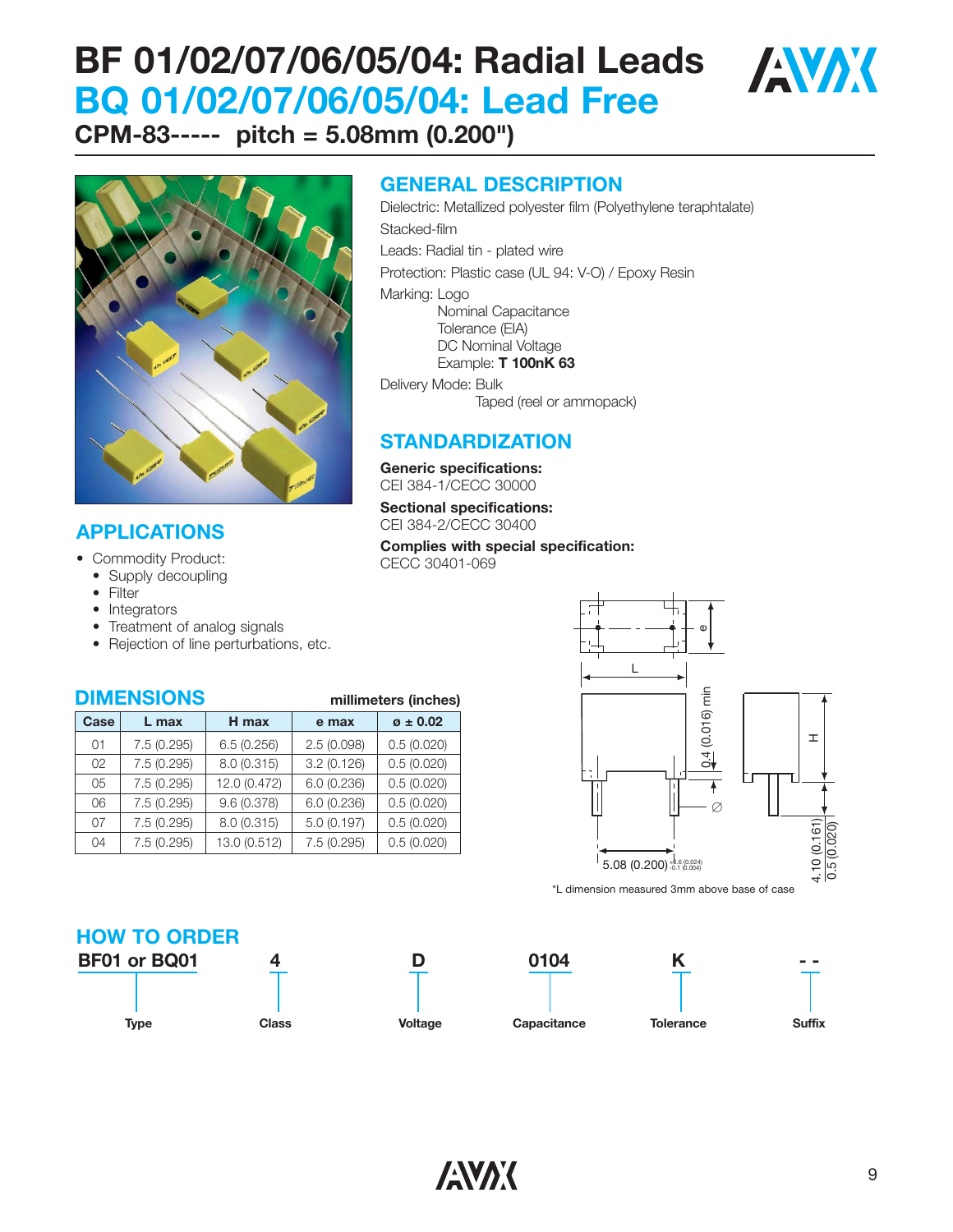## **BF 01/02/07/06/05/04: Radial Leads / WAX BQ 01/02/07/06/05/04: Lead Free**



**CPM-83----- pitch = 5.08mm (0.200")**

### **PERFORMANCE CHARACTERISTICS**

| <b>Climatic Category</b>    | 55/100/56 Performance Class 2                       |
|-----------------------------|-----------------------------------------------------|
| Capacitance Range           | $C_{\rm R}$ 1nF to 2.2µF (E12)                      |
| Tolerance on C <sub>p</sub> | $\pm 5\%$ : $\pm 10\%$<br>(other values on request) |
| Nominal Voltages            | VR_63/100/250/400/630V<br>VR~40/63/160/200/220V     |
| Category Voltage            | $Vc = 0.8V_{\rm e}$ at 100°C                        |
| <b>Test Voltage</b>         | $Ve = 1.6V_{\rm e}/2s$ at $25^{\circ}C$             |

• Tangent of Loss Angle: D.F.

| <b>Measurement</b><br><b>Frequency</b> | <b>Capacitance</b>       | DF:<br><b>Performance</b><br><b>Category 2</b> |  |
|----------------------------------------|--------------------------|------------------------------------------------|--|
| 1kHz                                   | $C_{\rm o} \leq 1 \mu F$ | $\leq 1.0\%$                                   |  |
| 100 Hz                                 | $C \geq 1$ uF            | $\leq 1.0\%$                                   |  |

• Insulation Resistance: IR

| <b>Measuring</b><br><b>Points</b>         | $C_{\rm o}$ <= 0.33 $\mu$ F   |                                                                                            | $C_{\rm o} > 0.33 \mu F$                                               |                      |  |
|-------------------------------------------|-------------------------------|--------------------------------------------------------------------------------------------|------------------------------------------------------------------------|----------------------|--|
|                                           | IR min ( $G\Omega$ )          |                                                                                            | $IR * Cn min$<br>$(M\Omega * \mu F)$                                   |                      |  |
|                                           | <b>Performance Class</b><br>2 |                                                                                            | <b>Performance Class</b><br>$\mathbf{2}$                               |                      |  |
| <b>Between</b><br>Terminals               | $\leq 100V$                   | $\mathsf{V}_{\scriptscriptstyle{\mathsf{R}}\raisebox{0.3mm}{\text{-}}\mathsf{L}}$<br>>100V | $\mathsf{V}_{\scriptscriptstyle{\mathsf{R}}\mathsf{L}}$<br>$\leq 100V$ | $V_{R_{-}}$<br>>100V |  |
|                                           | 3.75                          | 7.5                                                                                        | 1.25                                                                   | 2.5                  |  |
| <b>Between</b><br>Terminals and<br>Ground | $\geq 30,000 \Omega$          |                                                                                            |                                                                        |                      |  |

• Max voltage gradient

| $\mathbf{v}_{R-}$ | 63 | 00 | 250 | 400 | 63C |
|-------------------|----|----|-----|-----|-----|
| $(dv/dt)B$ max    | 38 | 00 | 250 | 400 | 63C |

#### **PACKAGING millimeters (inches)**

| <b>Panasert</b>                       | <b>Avisert</b>                         |
|---------------------------------------|----------------------------------------|
| $16.5 \pm 0.50$<br>$(0.65 \pm 0.020)$ | $19.5 \pm 0.50$<br>$(0.768 \pm 0.020)$ |



| Case             | Quantity               |         |           |           |                 |                          |  |
|------------------|------------------------|---------|-----------|-----------|-----------------|--------------------------|--|
|                  | <b>Reel</b>            |         | Ammopack  |           | <b>Bulk</b>     |                          |  |
| <b>Suffix</b>    | <b>DB</b><br><b>DD</b> |         | <b>DA</b> | <b>DC</b> |                 |                          |  |
| $\boldsymbol{x}$ | panasert               | avisert | panasert  | avisert   | <b>USA Std.</b> | Europe /<br>Asia<br>Std. |  |
| 01               | 2500                   |         | 2500      |           | 1000            | 5000                     |  |
| 02               | 1800                   |         | 2000      |           | 1000            | 3800                     |  |
| 07               | 1200                   |         | 1250      |           | 1000            | 2500                     |  |
| 06               | 900                    |         | 1100      |           | 1000            | 1500                     |  |
| 05               | 900                    |         | 1100      |           | 1000            | 1500                     |  |
| 04               | 750                    |         |           | 750       | 1000            | 1000                     |  |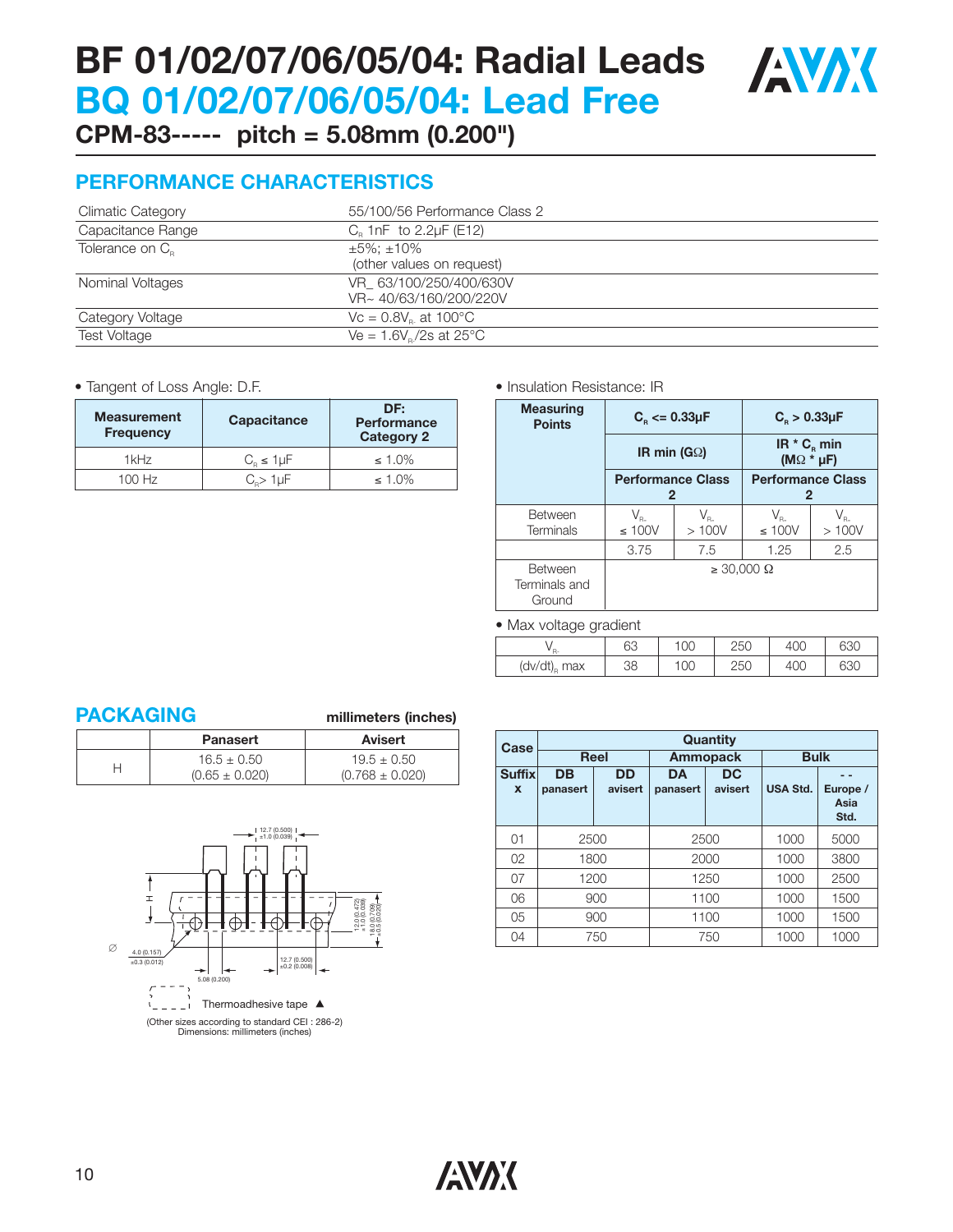## **BF 01/02/07/06/05/04: Radial Leads BQ 01/02/07/06/05/04: Lead Free**



**CPM-83----- pitch = 5.08mm (0.200")**

### CAPACITANCE VALUES (C<sub>B</sub>) and NOMINAL VOLTAGES (V<sub>B</sub>)

| <b>Capacitance</b>                    | Reference                      |                                   |                                   |                                   |                           |  |  |
|---------------------------------------|--------------------------------|-----------------------------------|-----------------------------------|-----------------------------------|---------------------------|--|--|
| Range                                 | <b>BF</b> or <b>BQ</b>         |                                   |                                   |                                   |                           |  |  |
| $(C_R)$                               |                                |                                   | $V_{\text{R}}$ , $/V_{\text{R}}$  |                                   |                           |  |  |
|                                       | 63/40 (voltage code: D)        | 100/63 (voltage code: E)          | 250/160 (voltage code: G)         | 400/200 (voltage code: I)         | 630/230 (voltage code: K) |  |  |
| 1,000 pF                              | BF01 or BQ01                   | BF01 or BQ01                      | BF01 or BQ01                      | BF01 or BQ01                      | BF01 or BQ01              |  |  |
| 1,200<br>1,500                        | BF01 or BQ01<br>BF01 or BQ01   | BF01 or BQ01<br>BF01 or BQ01      | BF01 or BQ01<br>BF01 or BQ01      | BF01 or BQ01<br>BF01 or BQ01      | BF02 or BQ02              |  |  |
| 1,800                                 | BF01 or BQ01                   | BF01 or BQ01                      | BF01 or BQ01                      | BF01 or BQ01                      |                           |  |  |
| 2,200 pF                              | BF01 or BQ01                   | BF01 or BQ01                      | BF01 or BQ01                      | BF01 or BQ01                      | BF02 or BQ02              |  |  |
| 2,700                                 | BF01 or BQ01                   | BF01 or BQ01                      | BF01 or BQ01                      | BF01 or BQ01                      |                           |  |  |
| 3,300<br>3,900                        | BF01 or BQ01<br>BF01 or BQ01   | BF01 or BQ01<br>BF01 or BQ01      | BF01 or BQ01<br>BF01 or BQ01      | BF01 or BQ01<br>BF01 or BQ01      | BF07 or BQ07              |  |  |
| 4,700 pF                              | BF01 or BQ01                   | BF01 or BQ01                      | BF01 or BQ01                      | BF01 or BQ01                      | BF07 or BQ07              |  |  |
| 5,600                                 | BF01 or BQ01                   | BF01 or BQ01                      | BF01 or BQ01                      | BF01 or BQ01                      |                           |  |  |
| 6,800                                 | BF01 or BQ01                   | BF01 or BQ01                      | BF01 or BQ01                      | BF01 or BQ01                      | BF06 or BQ06              |  |  |
| 8,200                                 | BF01 or BQ01                   | BF01 or BQ01                      | BF01 or BQ01                      | BF01 or BQ01                      |                           |  |  |
| 10,000 pF                             | BF01 or BQ01                   | BF01 or BQ01                      | BF01 or BQ01                      | BF01 or BQ01<br>BF02/****BF01 or  | BF05 or BQ05              |  |  |
| 12,000                                | BF01 or BQ01                   | BF01 or BQ01                      | BF01 or BQ01                      | BQ02/****BQ01                     |                           |  |  |
|                                       |                                |                                   |                                   | BF02/****BF01 or                  |                           |  |  |
| 15,000                                | BF01 or BQ01                   | BF01 or BQ01                      | BF01 or BQ01                      | BQ02/****BQ01<br>BF02/****BF01 or |                           |  |  |
| 18,000                                | BF01 or BQ01                   | BF01 or BQ01                      | BF01 or BQ01                      | BQ02/****BQ01                     |                           |  |  |
| 22,000                                | BF01 or BQ01                   | BF01 or BQ01                      | BF01 or BQ01                      | BF02 or BQ02                      |                           |  |  |
| 27,000                                | BF01 or BQ01                   | BF01 or BQ01                      | BF01 or BQ01                      | BF07/****BF02 or<br>BQ07/****BQ02 | BF05 or BQ05              |  |  |
|                                       |                                |                                   |                                   | BF07/****BF02 or                  |                           |  |  |
| 33,000                                | BF01 or BQ01                   | BF01 or BQ01                      | BF02 or BQ02                      | BQ07/****BQ02                     | BF05 or BQ05              |  |  |
| 39,000                                | BF01 or BQ01                   | BF01 or BQ01                      | BF02/****BF01 or<br>BQ02/****BQ01 | BF07 or BQ07                      |                           |  |  |
| 47,000 pF                             | BF01 or BQ01                   | BF01 or BQ01                      | BF02 or BQ02                      | BF06 or BQ06                      |                           |  |  |
| 56,000                                | BF01 or BQ01                   | BF01 or BQ01                      | BF07 or BQ07                      |                                   |                           |  |  |
| 68,000                                | BF01 or BQ01                   | BF01 or BQ01                      | BF07 or BQ07                      |                                   |                           |  |  |
| 82,000                                | BF01 or BQ01                   | BF01 or BQ01                      | BF07 or BQ07                      |                                   |                           |  |  |
| 100 nF                                | BF01 or BQ01                   | BF01 or BQ01                      | BF07 or BQ07<br>BF06/****BF07 or  |                                   |                           |  |  |
| 120                                   | BF01 or BQ01                   | BF01 or BQ01                      | BQ06/****BQ07                     |                                   |                           |  |  |
| 150                                   | BF01 or BQ01                   | BF01 or BQ01                      | BF06 or BQ06                      |                                   |                           |  |  |
| 180                                   | BF01 or BQ01                   | BF02 or BQ02                      |                                   |                                   |                           |  |  |
| 220 nF                                | BF01 or BQ01                   | BF02 or BQ02<br>BF07/****BF02 or  | BF05 or BQ05                      |                                   |                           |  |  |
| 270                                   | BF02 or BQ02                   | BQ07/****BQ02                     |                                   |                                   |                           |  |  |
|                                       | BF02/****BF01 or               |                                   |                                   |                                   |                           |  |  |
| 330<br>390                            | BQ02/****BQ01<br>BF02 or BQ02  | BF07 or BQ07<br>BF07 or BQ07      |                                   |                                   |                           |  |  |
| 470 nF                                | BF02 or BQ02                   | BF07 or BQ07                      |                                   |                                   |                           |  |  |
|                                       |                                | BF05/****BF06 or                  |                                   |                                   |                           |  |  |
| 560                                   | BF07 or BQ07                   | BQ05/****BQ06                     |                                   |                                   |                           |  |  |
| 680                                   | BF07 or BQ07                   | BF05/****BF06 or<br>BQ05/****BQ06 |                                   |                                   |                           |  |  |
|                                       |                                | BF05/****BF06 or                  |                                   |                                   |                           |  |  |
| 820                                   | BF07 or BQ07                   | BQ05/****BQ06                     |                                   |                                   |                           |  |  |
| $1 \mu F$<br>$1.5 \,\mathrm{\upmu F}$ | BF07 or BQ07<br>BF05* or BQ05* | BF05 or BQ05                      |                                   |                                   |                           |  |  |
| $2.2 \mu F$                           | BF05** or BQ05**               |                                   |                                   |                                   |                           |  |  |

\*Upon request - **no change**

\*\*Upon request & only available 50 V (V<sub>R</sub>) - no change

\*\*\*\*New Case size reduction: BF02 to BF 01, BF07 to BF02, BF06 to BF07, BF04 to BF05, BF05 to BF06